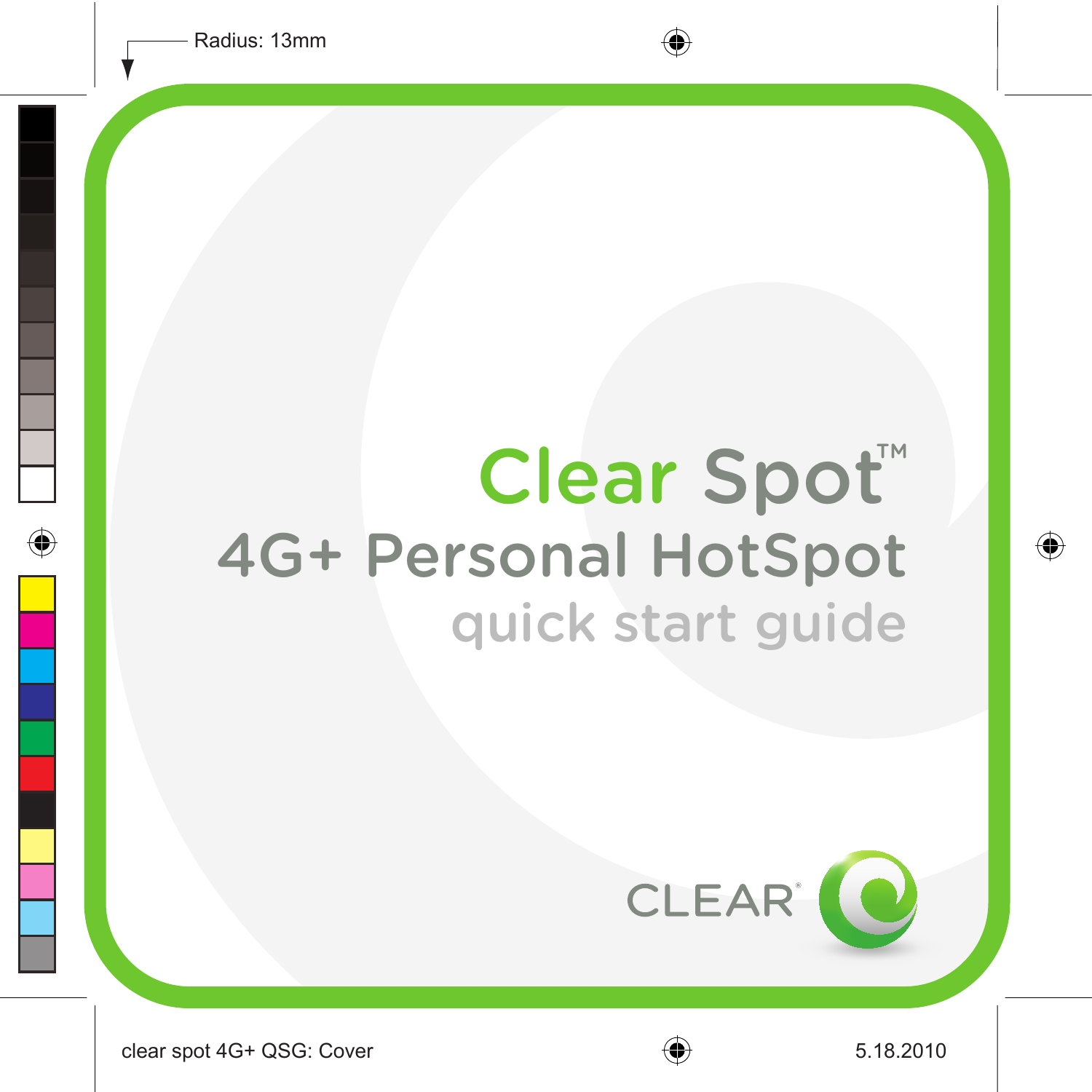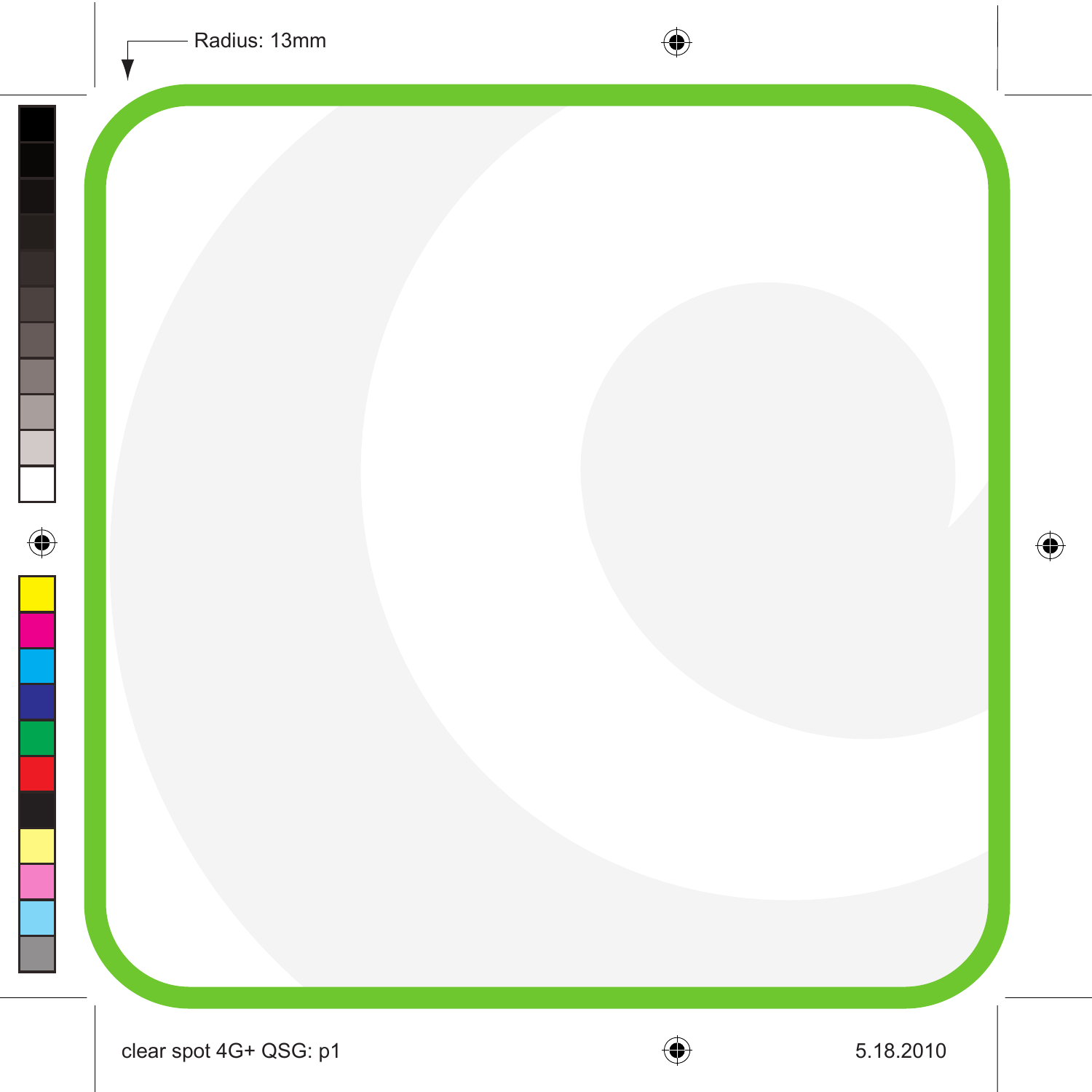### Welcome!

Thanks for choosing CLEAR. Follow the simple steps in this Quick Start Guide and you'll be online in minutes!

#### Manage Your Account.

At Clear.com, you have 24/7 access to your account including billing and payments, plans and services, support tips, CLEAR.net email and much more. Sign in at Clear.com today!

#### We're Here for You.

Our customer care team is available 24/7.

- Chat: www.clear.com (24/7)
- Call: 877.956.4056 (9am-10pm)

Again, thank you for choosing CLEAR. We look forward to providing you with super fast mobile internet™ so you can stay connected to your life online.

All the best, Your CLEAR Team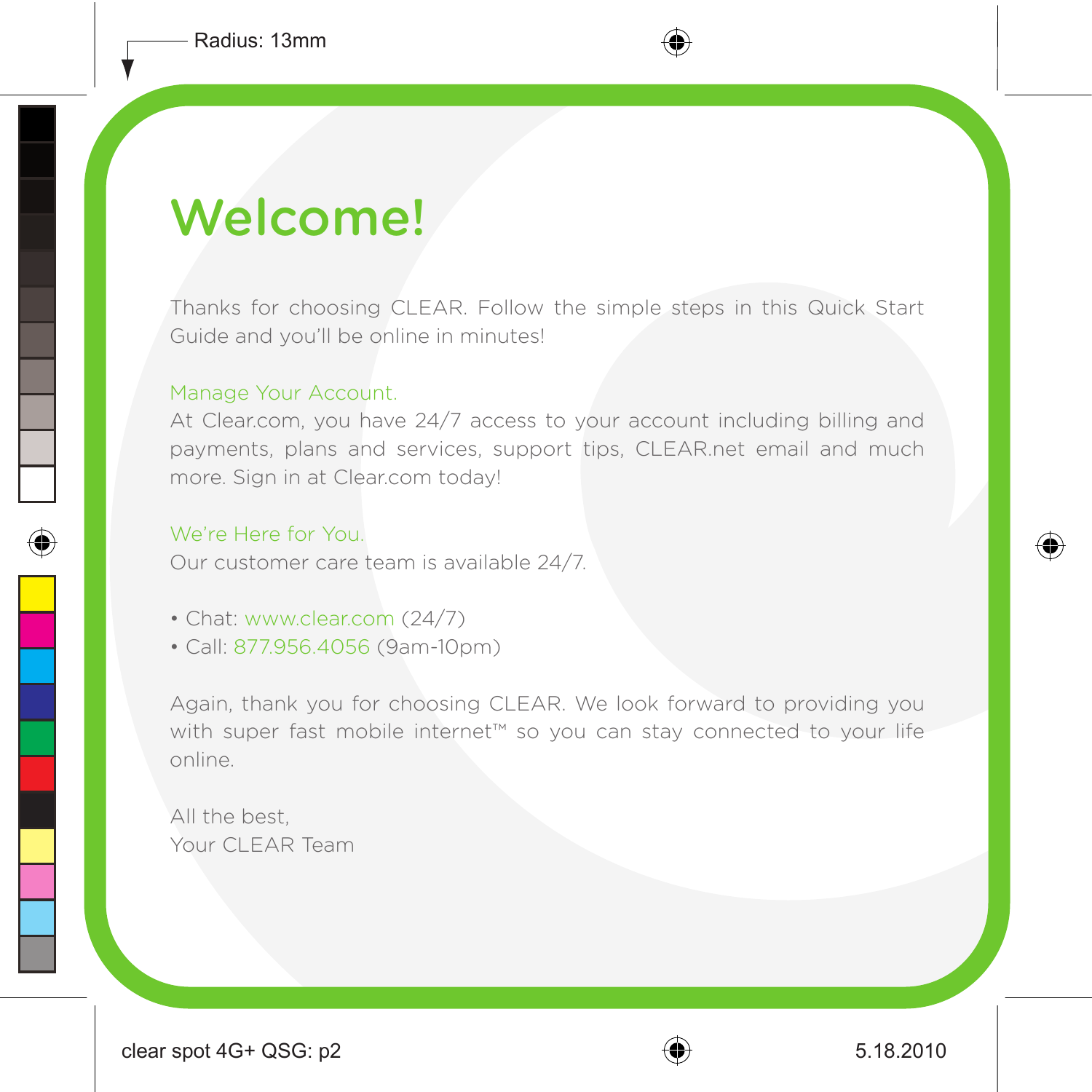#### Items in the Box



Clear Spot



Battery





Wall Charger **USB cable** 

Important additional information, including Terms of Service and manufacturer's warranty, is available in electronic form from the Clear Spot 4G+ device's online help menu via your web browser.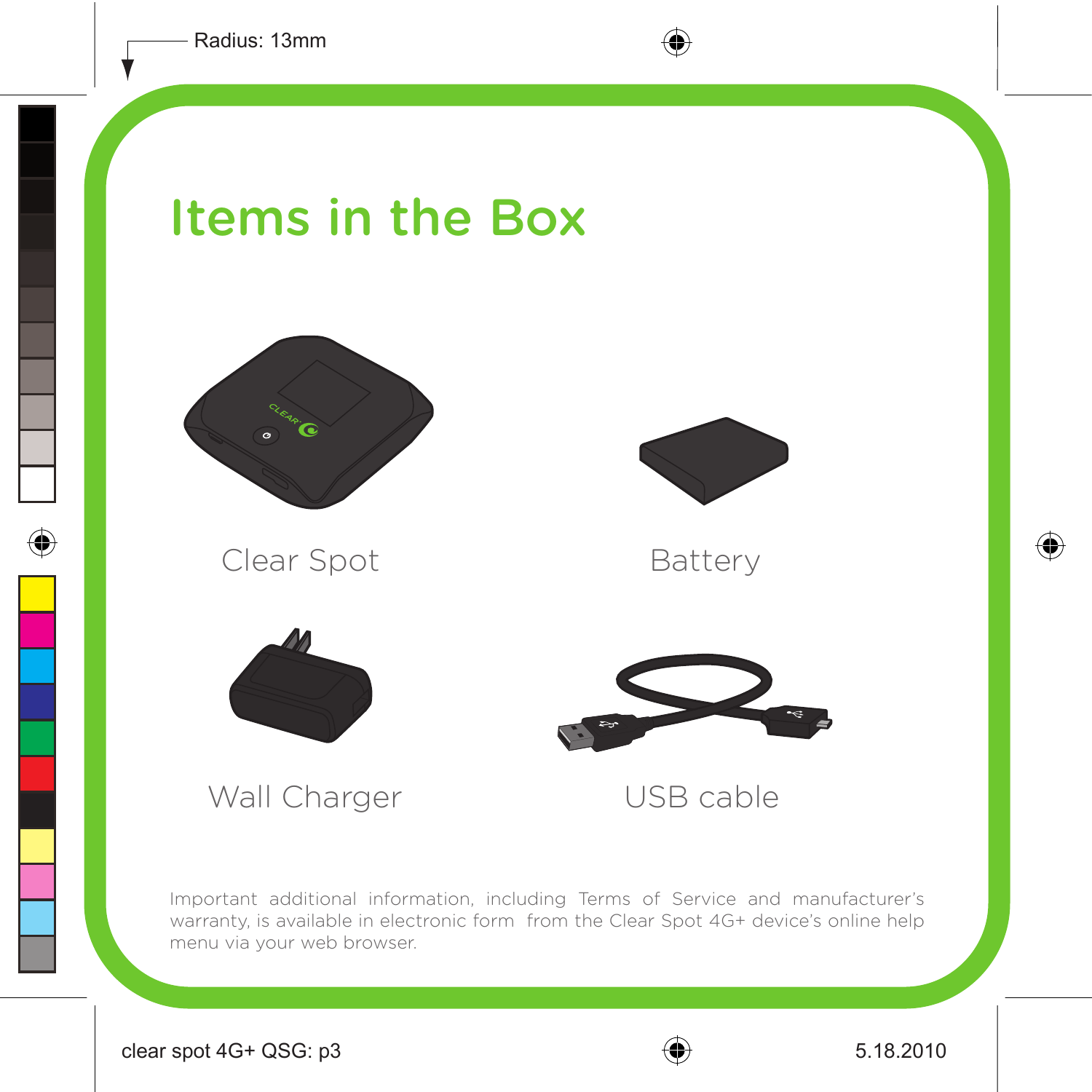#### Clear Spot Series S

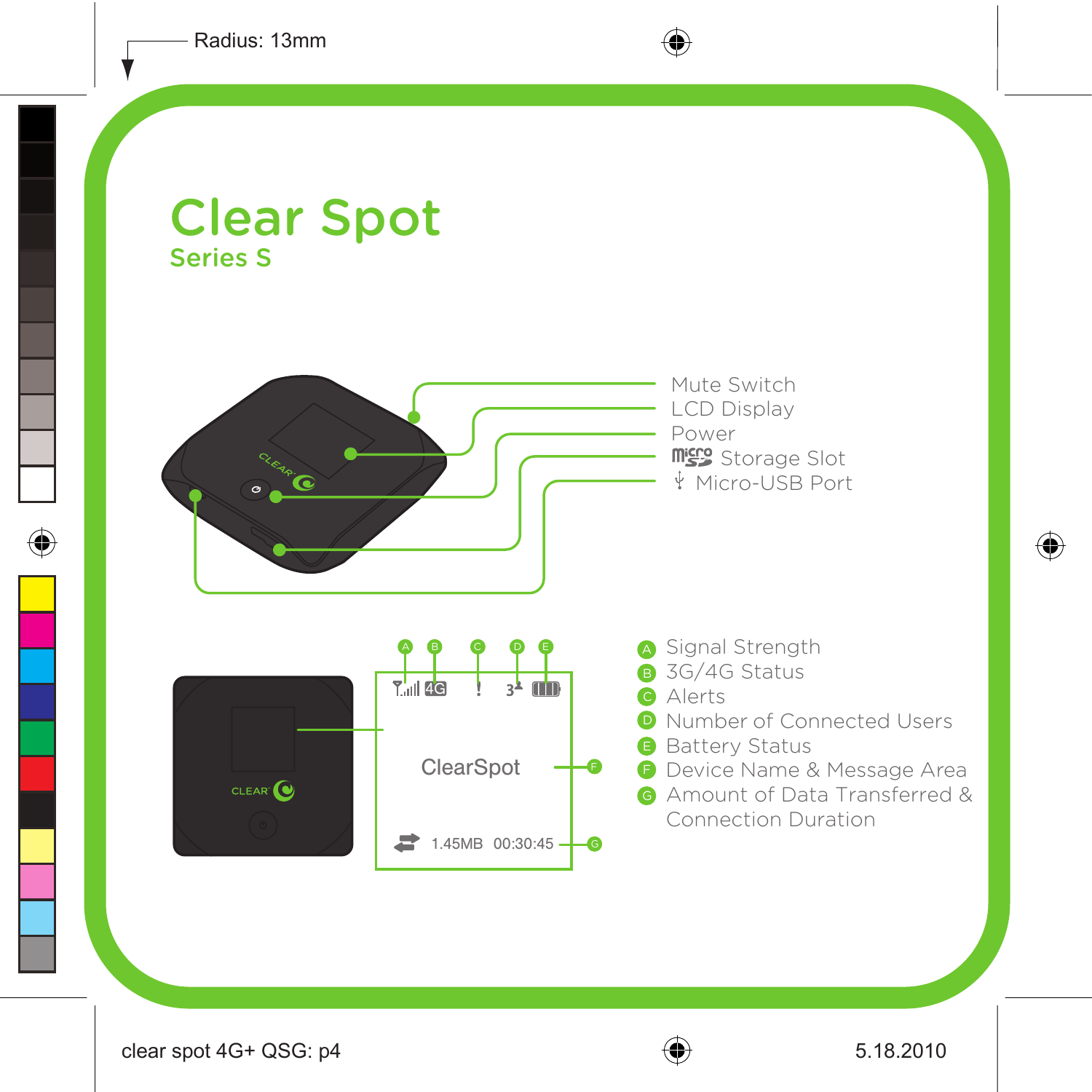#### Connect Power

- 1. Insert the battery into the Clear Spot by sliding open the bottom cover. Make sure the metal contacts on the battery and Clear Spot align.
- 2. Plug the Micro-USB cable into the device and connect the other end to the wall charger.
- **3.** Charge the battery completely (charge for at least 3 hours or until the battery status indicator is full).



4. After your Clear Spot is completely charged, turn on the Clear Spot by pressing and holding the Power button for 2-3 seconds. The device will automatically activate when a 4G network is acquired. When activation is successful, the LCD will briefly display "Activation complete" before trying to establish a network connection.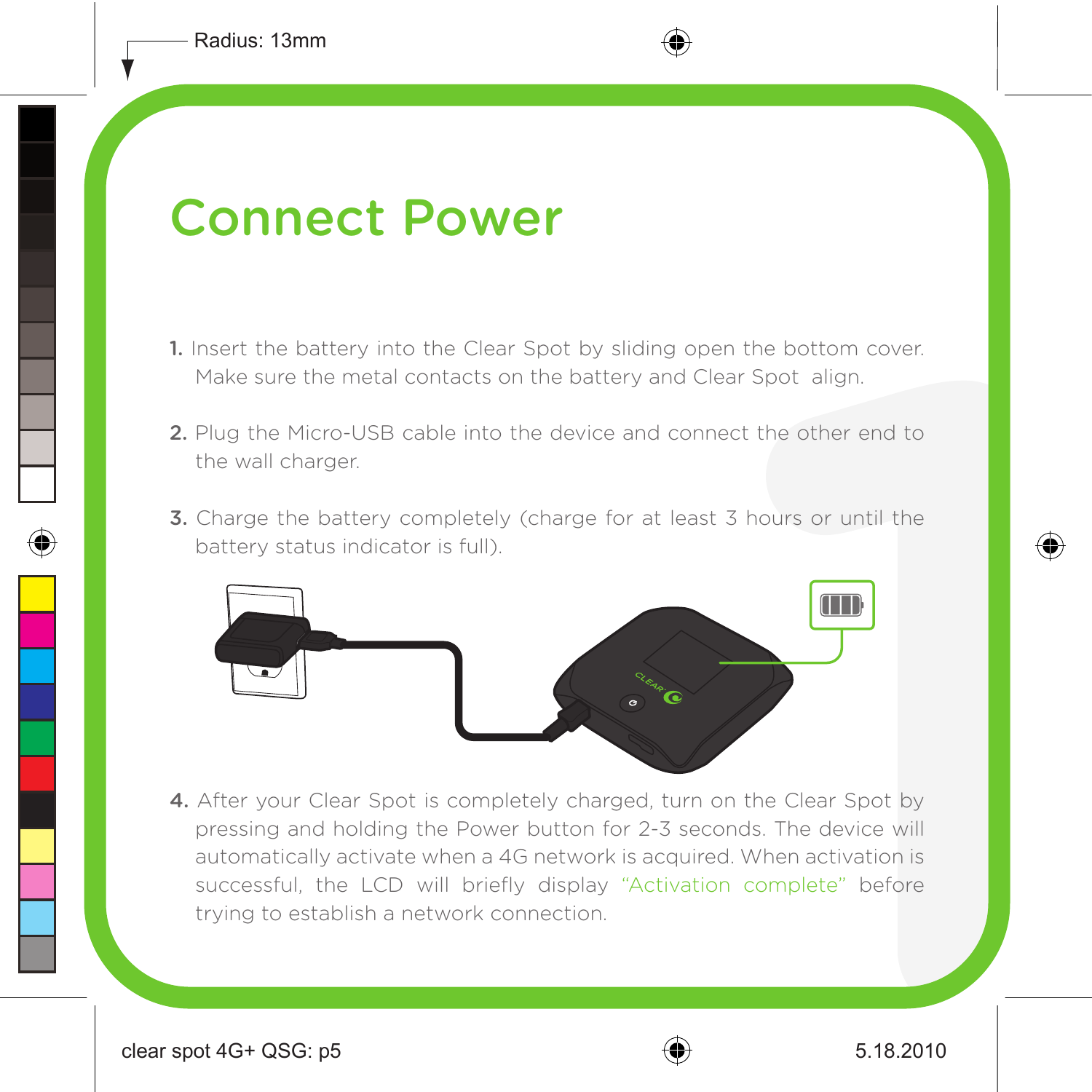### Connect to Clear Spot via Wi-Fi from your Computer

Once activated, your Clear Spot 4G+ Personal HotSpot will display its device name and password on its built-in LCD display. You can now connect to the Clear Spot from your Wi-Fi-enabled devices by following these steps:

- 1. With your computer's Wi-Fi turned on, view the list of available wireless (Wi-Fi) networks.
- 2. Select from this list the name displayed on your Clear Spot LCD display and click "Connect."
- 3. When prompted enter the password shown on your Clear Spot LCD display. Press the power button briefly if the display has turned off.
- 4. Once your computer is successfully connected to your Clear Spot via Wi-Fi, launch your computer's web browser. You will see the Clear Spot setup page.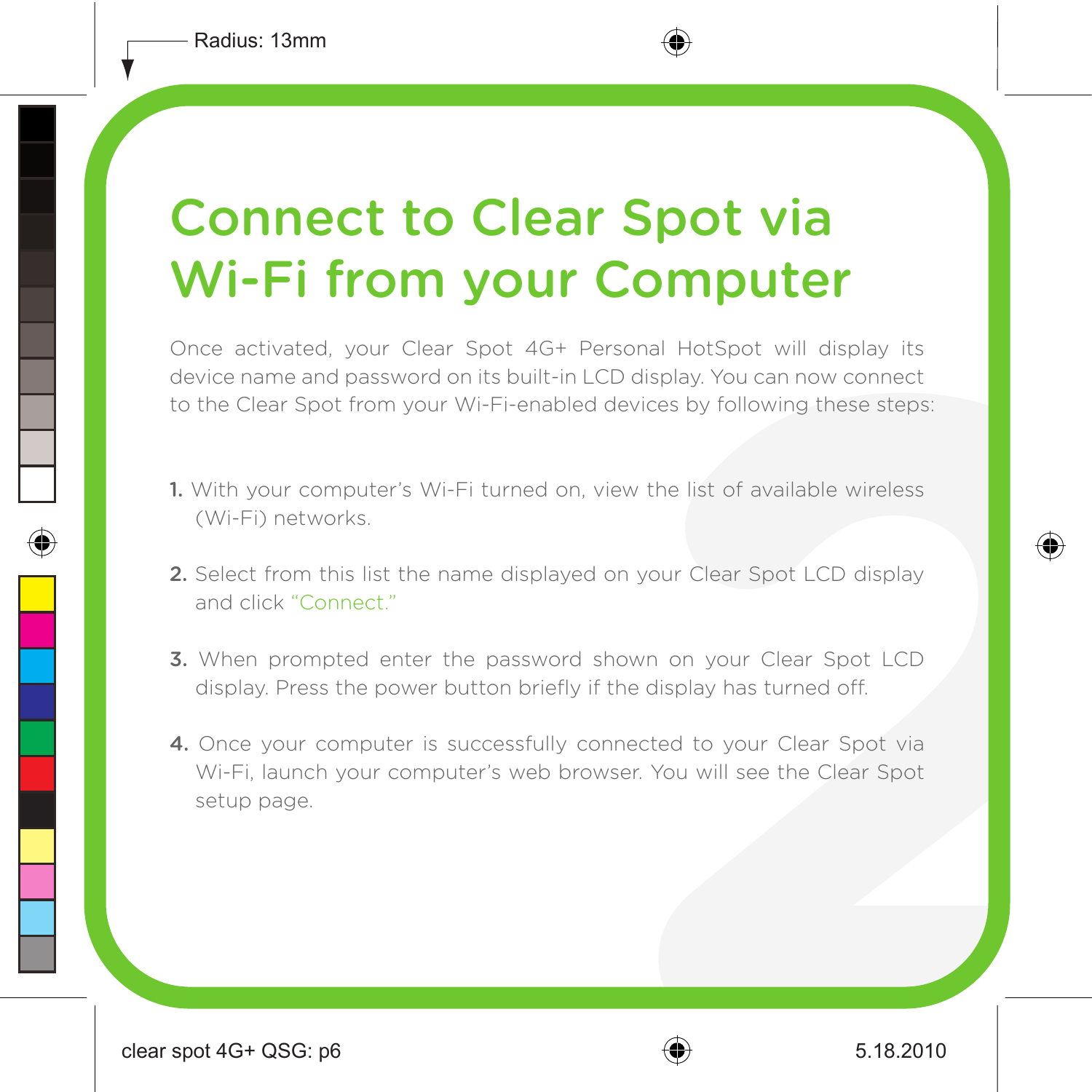# Keep or Change Default Settings

The following page will be displayed when you first open your web browser.



Click "The Internet" to access the internet using your Clear Spot device without changing any settings.

or

Click "My Clear Spot 4G+'s Home Page" to see detailed information on your Clear Spot device and connection status.

or

Click "Set up my Clear Spot 4G+" to quickly customize your basic device and network settings before continuing.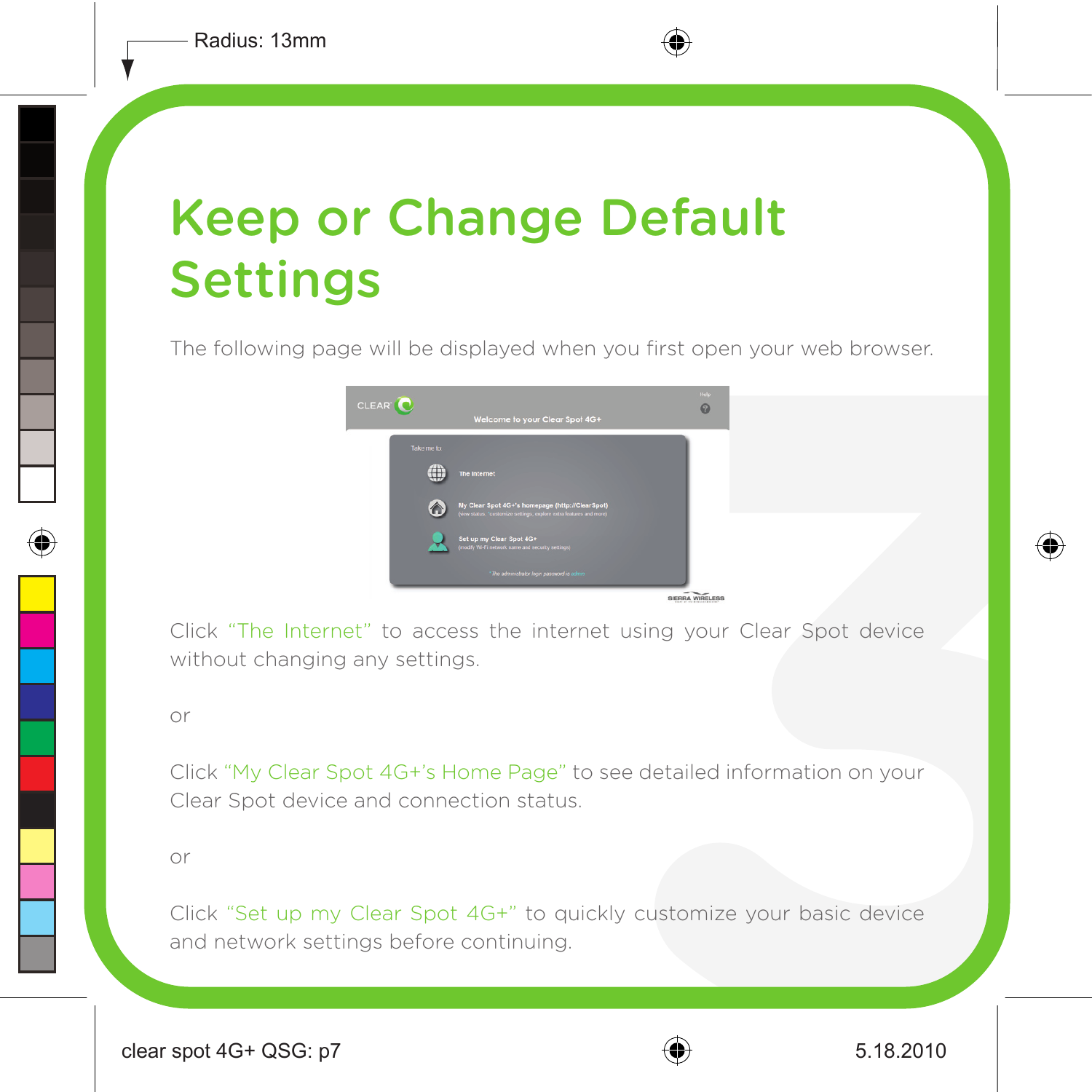Congratulations, you are now ready to connect to CLEAR service!

NOTE: Your 4G service is available immediately upon 4G activation. Your 3G service is typically available within a few minutes of 4G activation, but in rare cases it can take up to 2 hours before 3G service becomes available.

You will automatically be connected to 4G when available, and your connection switches to 3G when traveling outside the 4G coverage. At any time you can see which network you are connected to by checking the Clear Spot LCD display.

For more information on your Clear Spot 4G+ Personal HotSpot features and settings, click "Help" on the Clear Spot device home page or visit clear.com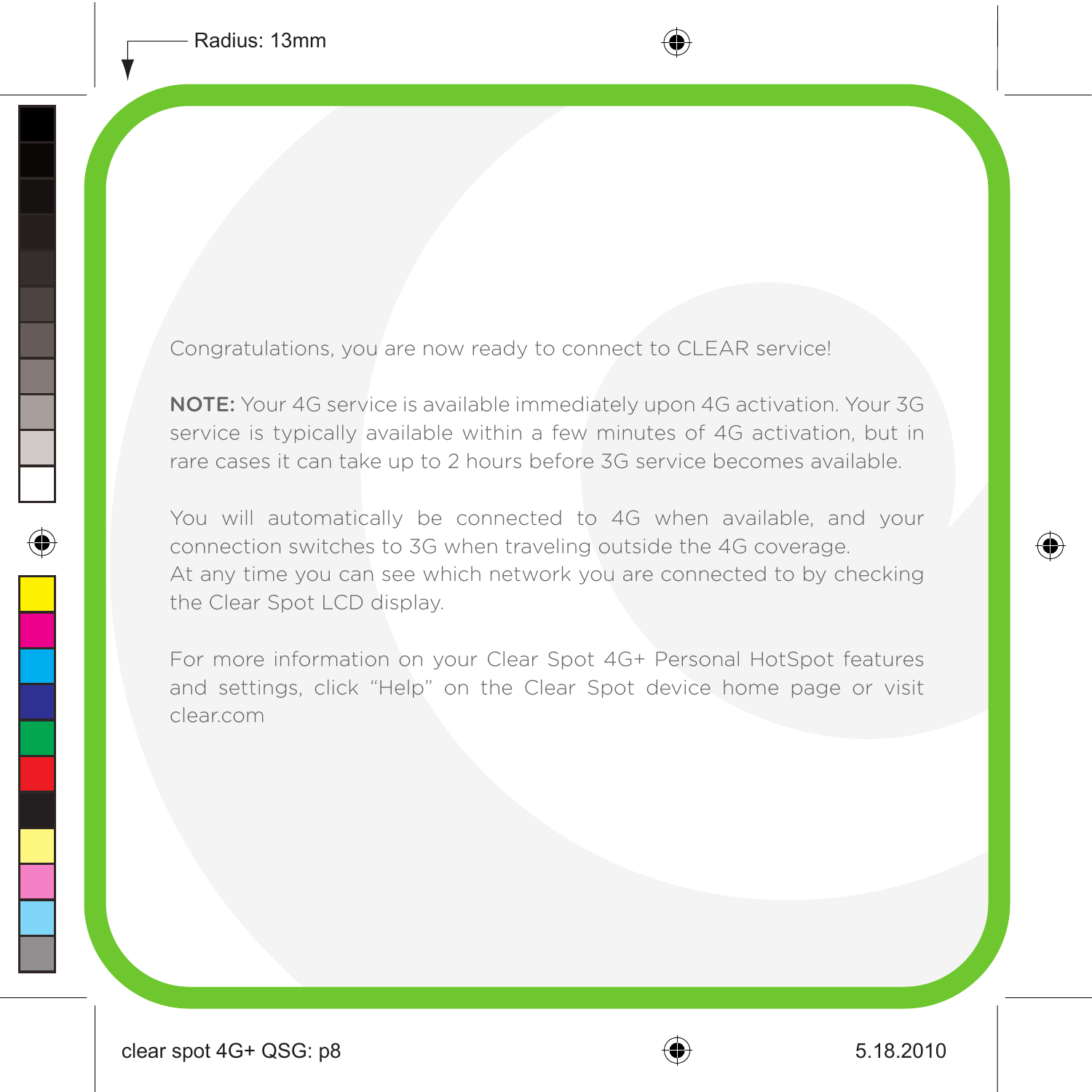### Manage your Clear Spot

Use the Clear Spot Home Page to view the status of your connection and device, and change its settings at any time. To display your Clear Spot Home Page, type your Clear Spot Wi-Fi network name into the address bar of your web browser while connected to the Clear Spot device via WiFi. If you changed the Clear Spot Wi-Fi network name (SSID), use that name. If you have forgotten your network name, briefly press the Power button on the Clear Spot device to display it on the LCD screen.

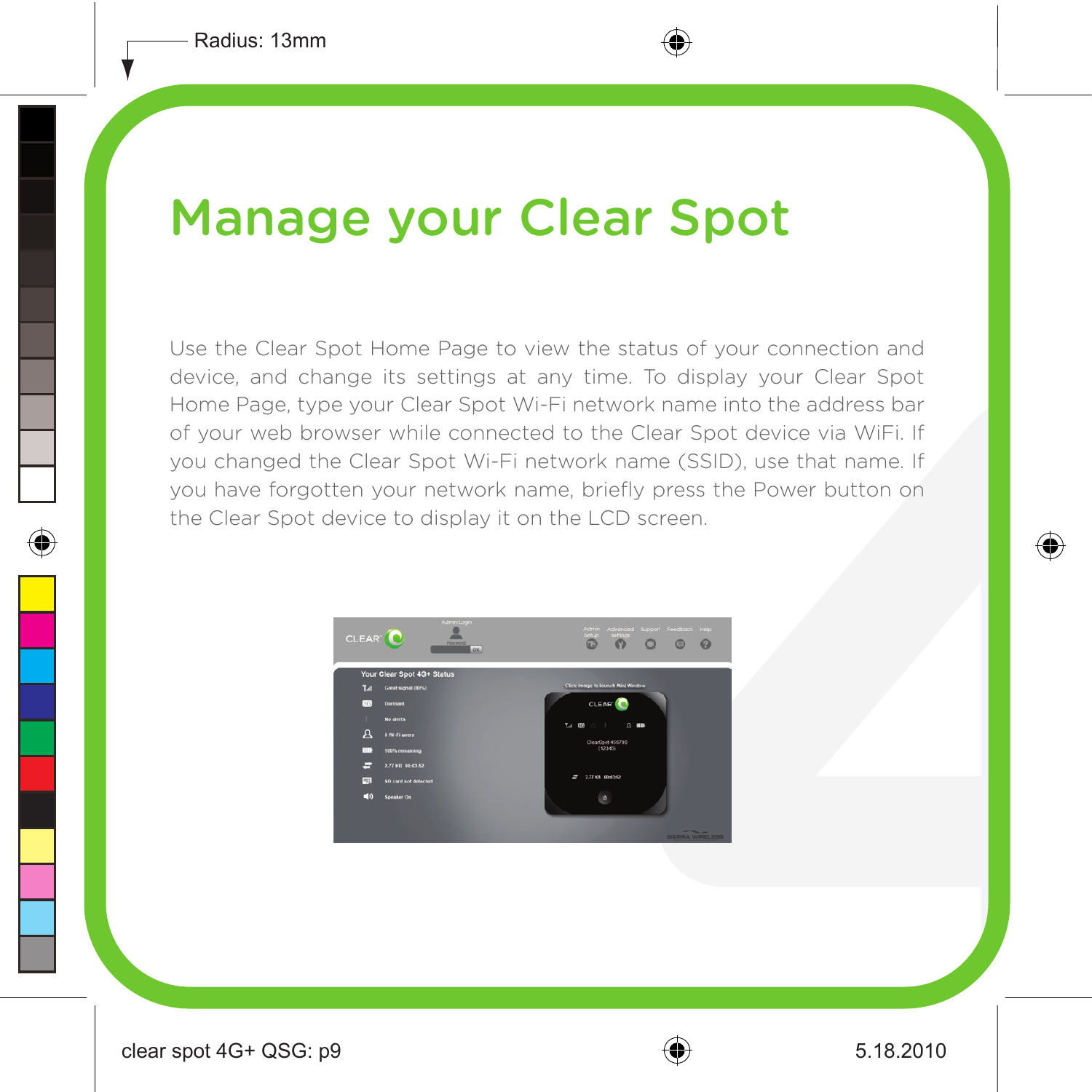## Share your Internet Connection

Share your Internet connection with others by providing them your Clear Spot Wi-Fi network name and password. Share files among connected devices by storing them on a MicroSD memory card inserted in the Clear Spot. For more information on these and other features of your Clear Spot, click "Help" on the Clear Spot Home Page.